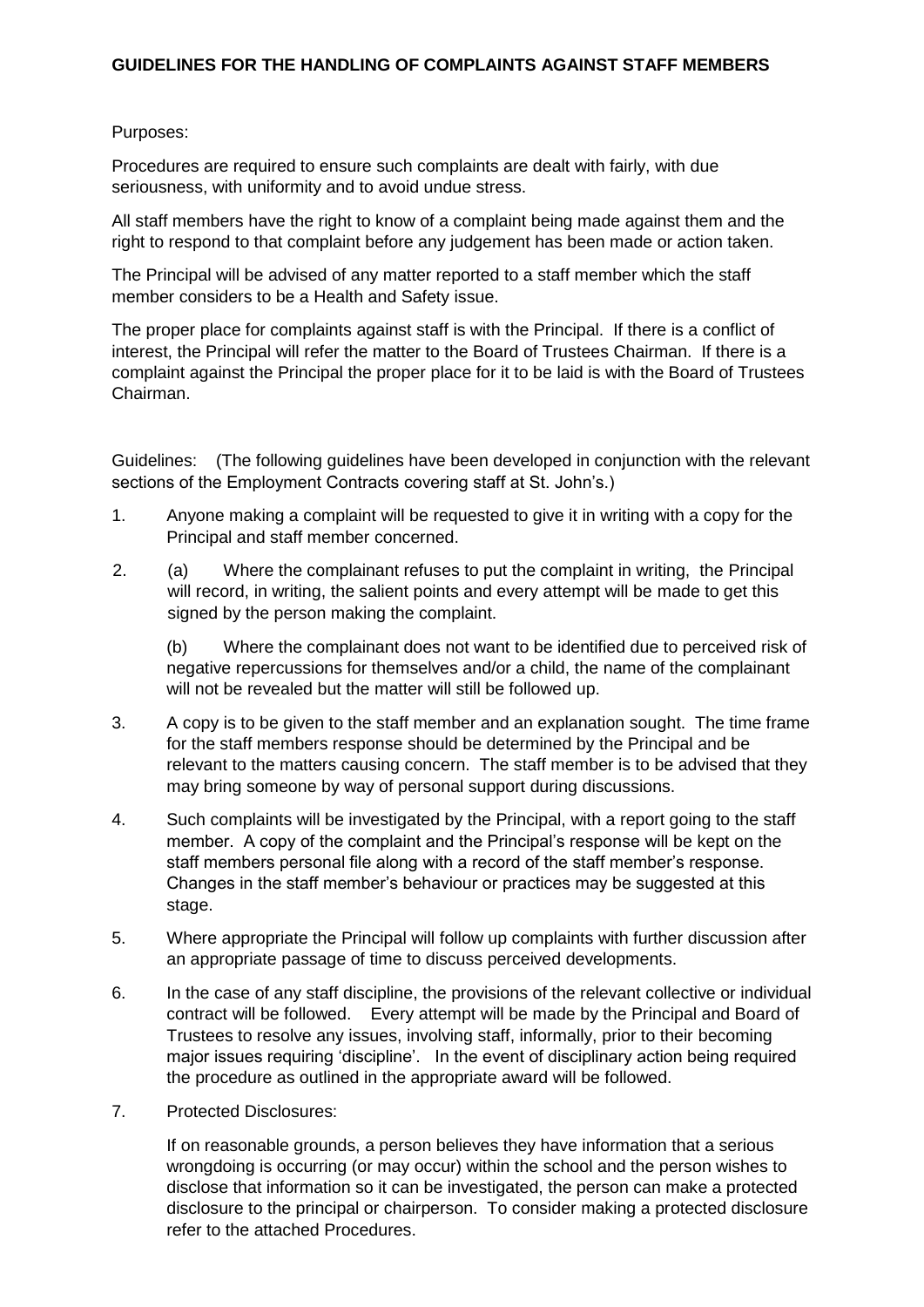## PROTECTED DISCLOSURES ACT 2000 PROCEDURES

Procedures for making a protected disclosure under the Protected Disclosures Act 2000.

- 1. If on reasonable grounds you believe you have information that a serious wrongdoing is occurring (or may occur) within the school and you wish to disclose that information so it can be investigated you can make a protected disclosure to the principal.
- 2. This can be done verbally or in writing. You should identify that the disclosure is being made under the Protected Disclosures Act (Guidelines for the Handling of Complaints Against Staff Members or Guidelines for the Handling of Staff Differences and/or Concerns) and is following the board procedure, provide detail of the complaint (disclosure), and who the complaint is against.
- 3. If you believe that the principal is involved in the wrongdoing, or has an association with the person committing the wrongdoing that would make it inappropriate to disclose to them, then you can make the disclosure to the chairperson of the board of trustees.
- 4. It is then up to the person you disclose to, to decide if the disclosure constitutes a serious wrongdoing, and that the allegations need investigating. They can decide:
	- (a) to investigate the disclosure themselves
	- (b) to forward the disclosure to the board or a committee of the board to investigate
	- (c) whether it needs to be passed on to an appropriate authority. If it goes to an appropriate authority they will advise you that they are now investigating the complaint.
- 5. If you believe that both the principal and the chairperson of the board of trustees may be a party to the wrongdoing or in close relationship with the person/s involved in the wrongdoing you can approach an external "appropriate authority" direct yourself.

Who is an "appropriate authority"?

- 6. As noted above, in some circumstances the disclosure could be made to an appropriate authority by yourself or the person to whom you have made the disclosure. An appropriate authority is defined in the Act as including:
- (a) (i) the Commissioner of Police:
	- (ii) the Controller and Auditor-General:
	- (iii) the Director of the Serious Fraud Office:
	- (iv) the Inspector-General of Intelligence and Security:
	- (v) an Ombudsman:
	- (vi) the Parliamentary Commissioner for the Environment:
	- (vii) the Police Complaints Authority:
	- (viii) the Solicitor-General
	- (ix) the State Services Commissioner:
	- (x) the Health and Disability Commissioner; and
- (b) includes the head of every public sector organisation, whether or not mentioned in paragraph (a).